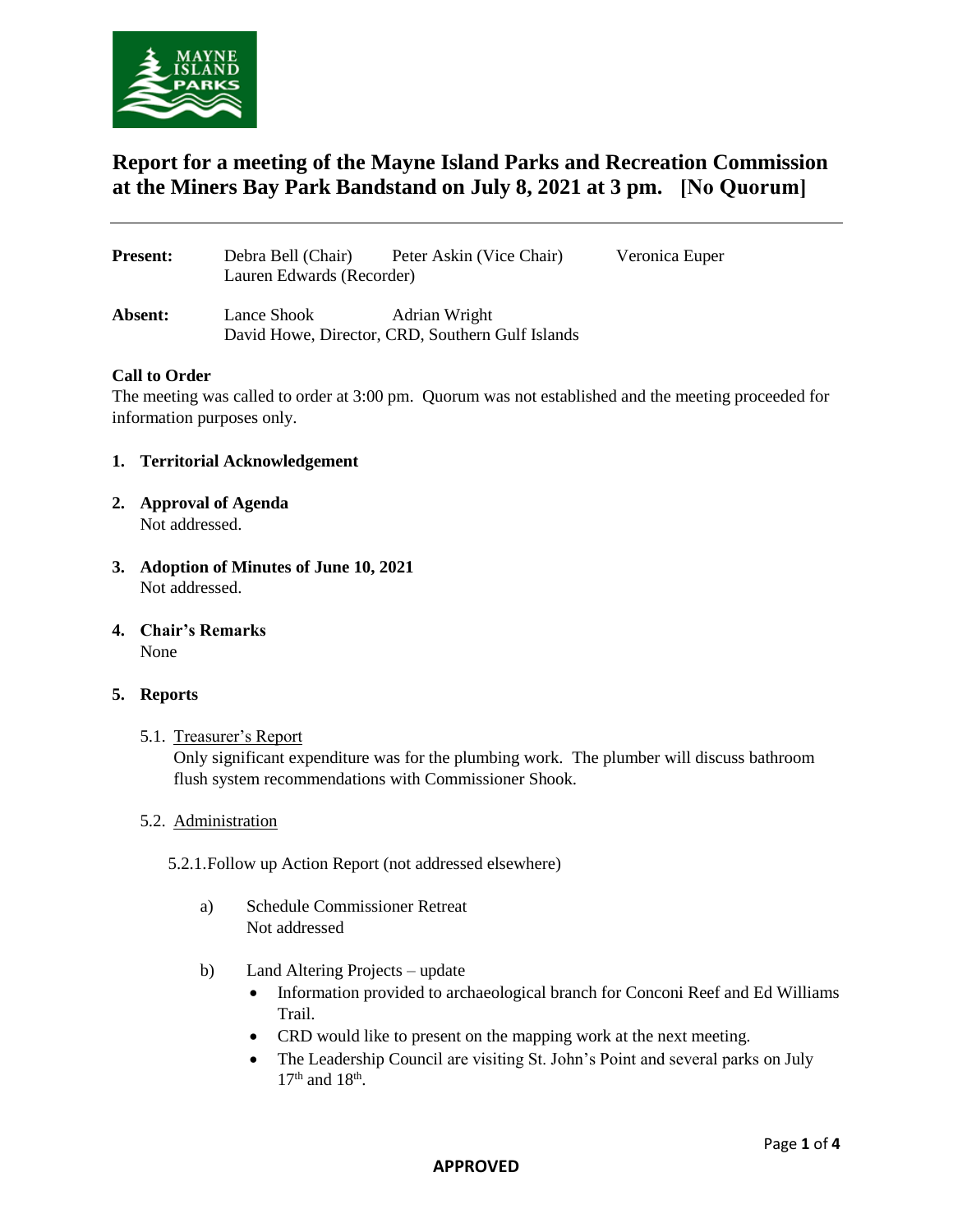5.2.2.Schedule Volunteer BBQ 2021and responsibilities

- Discussed scheduling the event in September.
- 5.2.3.CRD Appraiser Tour
	- The library and Dinner Bay Park were toured with CRD insurance appraiser for structure replacement cost insurance.

# 5.3. Committees

- 5.3.1.Sanitation
	- a) Library water system update Discussed in 5.1
	- b) No smoking sign installation at Miners Bay Not addressed
- 5.3.2.Land Acquisition Peter/Veronica
	- a) Bennett Bay property
		- An information meeting was held with Michael Dunn, Mayne Island Conservancy, regarding the processes, challenges and lessons learned from increasing public lands.
		- Commissioner Askin will report on information regarding Bennett Bay at next meeting.
		- Commissioners Askin and Euper will develop a priority list for property acquisitions, including this property, which was brought to MIPRC's attention by the Mayne Island Conservancy.
		- This item to be put on the Follow-up Action Report.
	- b) General update None

# 5.3.3.Memorial Plaques Committee – Peter/Veronica

- a) Memorial recognition recommendations Commissioners Euper and Askin visited the Miners Bay Notice Board and were in favour of the cedar structure for memorial plaques.
- 5.4. Parks
	- 5.4.1.Miners Bay
		- a) Window replacement and long-term solution Security glass replacement on the library window was recommended by the insurance appraiser so as to avoid more window chips.

#### **APPROVED**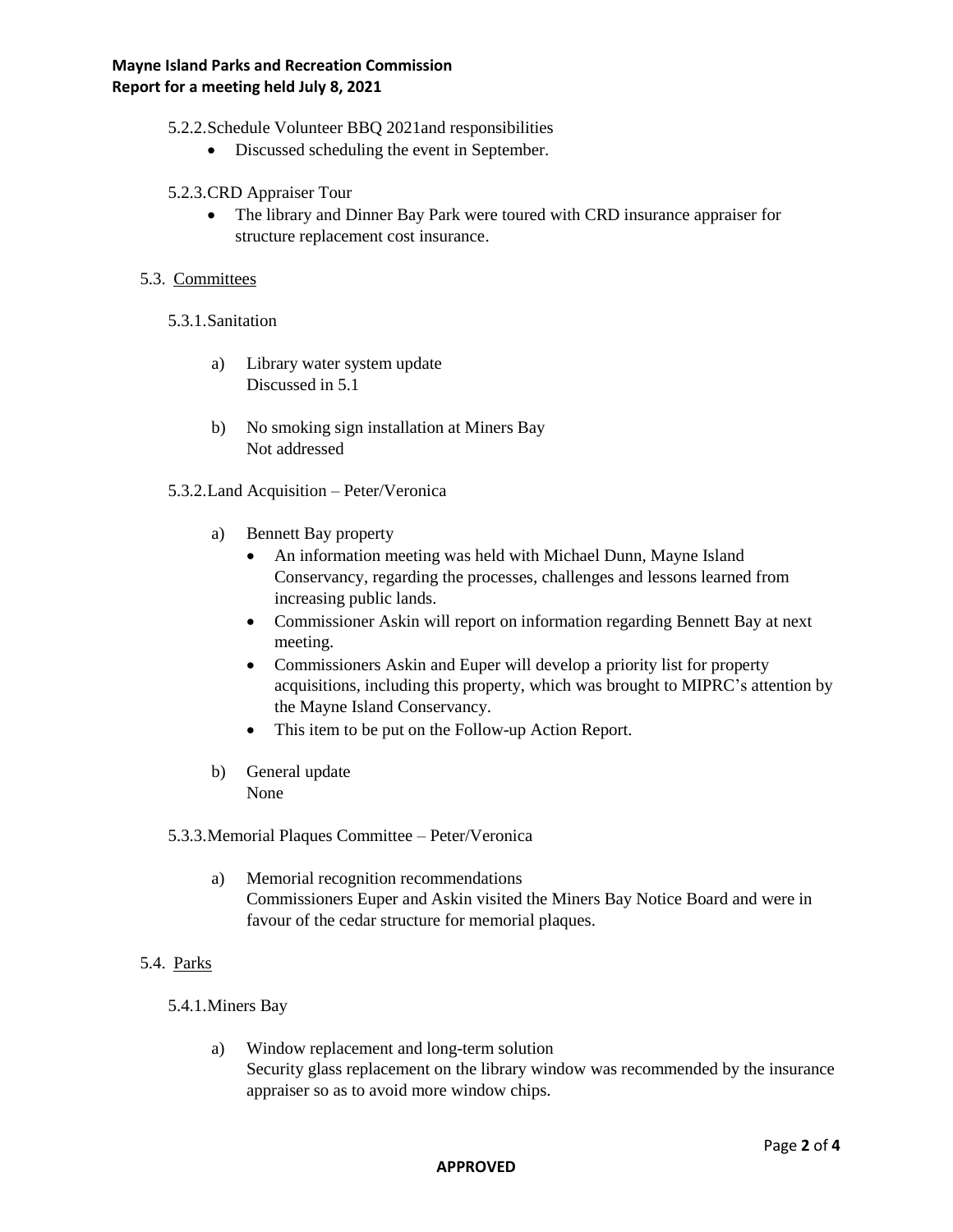# **Mayne Island Parks and Recreation Commission Report for a meeting held July 8, 2021**

- b) Bandstand repair update Direct award was approved and response on contract to be received by August.
- c) Flags Flags should remain half-mast until further direction from CRD.
- 5.4.2.Dinner Bay Lance
	- a) Playground inspection/volleyball/walking circuit update New equipment to come.
	- b) Lions contribution to fitness circuit Unknown at this time.
	- c) Lions building license The lean-to structure behind the shed may be included in the license agreement.

### 5.4.3.Japanese Garden

a) Donations

The donation and commemoration of Mrs Adachi's father was reported on.

### 5.4.4.Village Bay

- Weed whacking work continues and the vault toilet has been painted.
- Ideally someone takes on responsibility for this park.

#### 5.4.5.Cotton Park

It was reported that:

- The CRD First Nations manager sent a budget for interpretive panels as an example and a celebration should be included in any project undertaken.
- There is support for adding First Nations language to the Hiking and Walking parks brochure.
- A draft policy for park events will be circulated for input.
- The pot hole will be fixed.

### 5.4.6.Emma and Felix Jack Park

- a) Sign installation update Rock base is being considered.
- b) Meadow areas in parks update
	- Fire chief consulted on allowing grass to overgrow.
	- Commissioner Bell will respond to the letter writer.